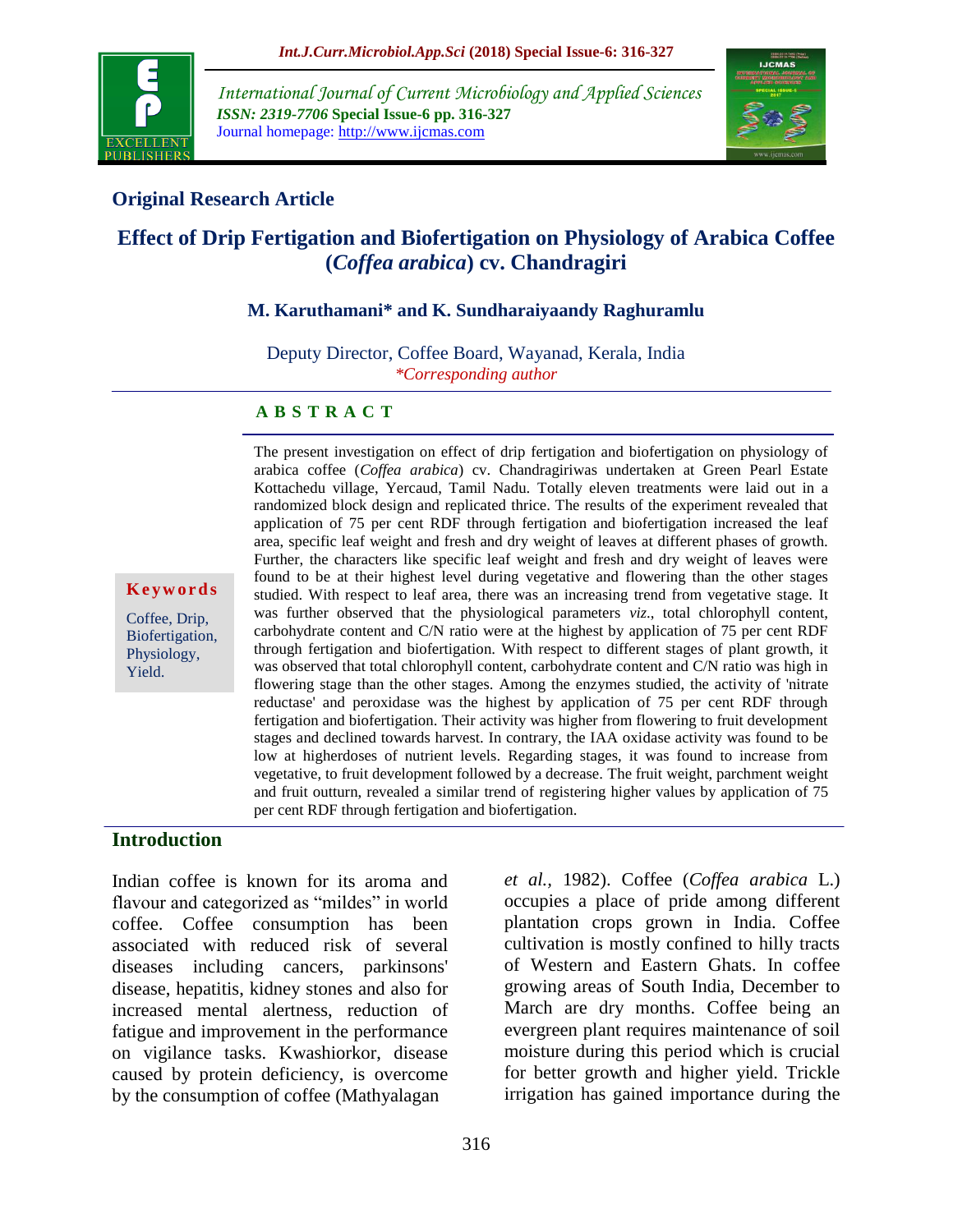last decade due to increased productivity and greater water and nutrient savings. Application of urea helps reducing leaf and fruit drops besides encourages vegetative growth of current and subsequent crops and can have a positive impact on the quality of coffee, especially minerals, proteins, vitamins, acidity, colour and flavor component of coffee may be improved (Jayarama, 2000). Potassium plays a key role in the physiology of the coffee tree and particularly in the development of fruit (Snoeck and Lambot, 2004). In any crop management practice maintaining the physiological processes in an active state is highly indispensable. This resulted in plants to produce biomass through least destructive process of the several management practices followed to keep the plants physiologically active, one such way is providing water and nutrients optimally at appropriate stages. In the present study also, attempts were made in this direction through drip fertigation and biofertigation and its influence on physiological and biochemical characters was observed.

## **Materials and Methods**

The experiment was conducted at Green Pearl Estate at Kottachedu, Yercaud during 2008 and 2009. The investigation was carried out with six year old coffee plants of cv. Chandragiri. The crop was planted at a distance of 1.8m x 1.8m with a plant population of 1200 plants acre<sup>-1</sup>. Totally eleven treatments  $viz.$ ,  $T_1$  (absolute control),  $T_2$  (Drip irrigation alone),  $T_3$  (Soil application of NPK 50 % RDF),  $T_4$  (soli application of NPK  $75\%$ ),  $T_5$  (Soli application of NPK 100%),  $T_6$  (Drip fertigation 75% RDF),  $T_7$  (Drip fertigation 100% RDF), T<sub>8</sub> (Drip fertigation 125% RDF),  $T_9$  (Drip fertigation 75% RDF + Liquidbiofertilizerss),  $T_{10}$ (Drip fertigation 100% RDF + Liquidbiofertilizers) and  $T_{11}$ 

(Drip fertigation 125% RDF + Liquid bio fertilizers) were laid out in a randomized block design and replicated thrice. The biometrical observations *viz.*, plant height (cm), stem girth (cm), number of branches per plant, number of nodes per branches, percentage of fruit set, and yield per plant (kg) were recorded from randomly selected ten plants from each treatment and the data were subjected to statistical analysis as suggested by Panse and Sukhatme (1985).

# **Method of fertilizer application**

Recommended dose of fertilizers for five year old trees of coffee plant was 70: 55: 75  $\log NPK$  year<sup>-1</sup> acre<sup>-1</sup> (as per the package of practices of coffee). The fertilizer dose was increased for the second year crop to the level of 80: 62: 80 kg NPK year<sup>-1</sup>acre<sup>-1</sup>. Liquid bio fertilizers were applied through drip irrigation system at 50ml each in liquid form as per the Tamil Nadu Agricultural University recommendation containing Azospyrillum and Phosphobacteria. For fertigation the above fertilizers were divided in to twenty splits and applied at fortnight intervals. Biofertigation was done at monthly interval as per the technical programme.

## **Results and Discussion**

The different drip fertigation treatment significantly influenced the leaf area specific leaf weight and dry matter production in all the stages of growth during both the season. Among the different treatment combinations, the plants that received 75 per cent RDF through fertigation and biofertigation registered the highest leaf area  $(90.36, 95.60 \text{ and } 95.70 \text{ cm}^2 \text{ leaf}^1 \text{ in } 2008)$ and 92.31, 96.70, and 96.72  $\text{cm}^2$  leaf<sup>1</sup> in 2009), specific leaf weight (11.71, 15.14. 13.47 mg cm<sup>2</sup> in 2008 and 15.63, 17.57, 14.30 mg  $\text{cm}^2$  in 2009) and dry matter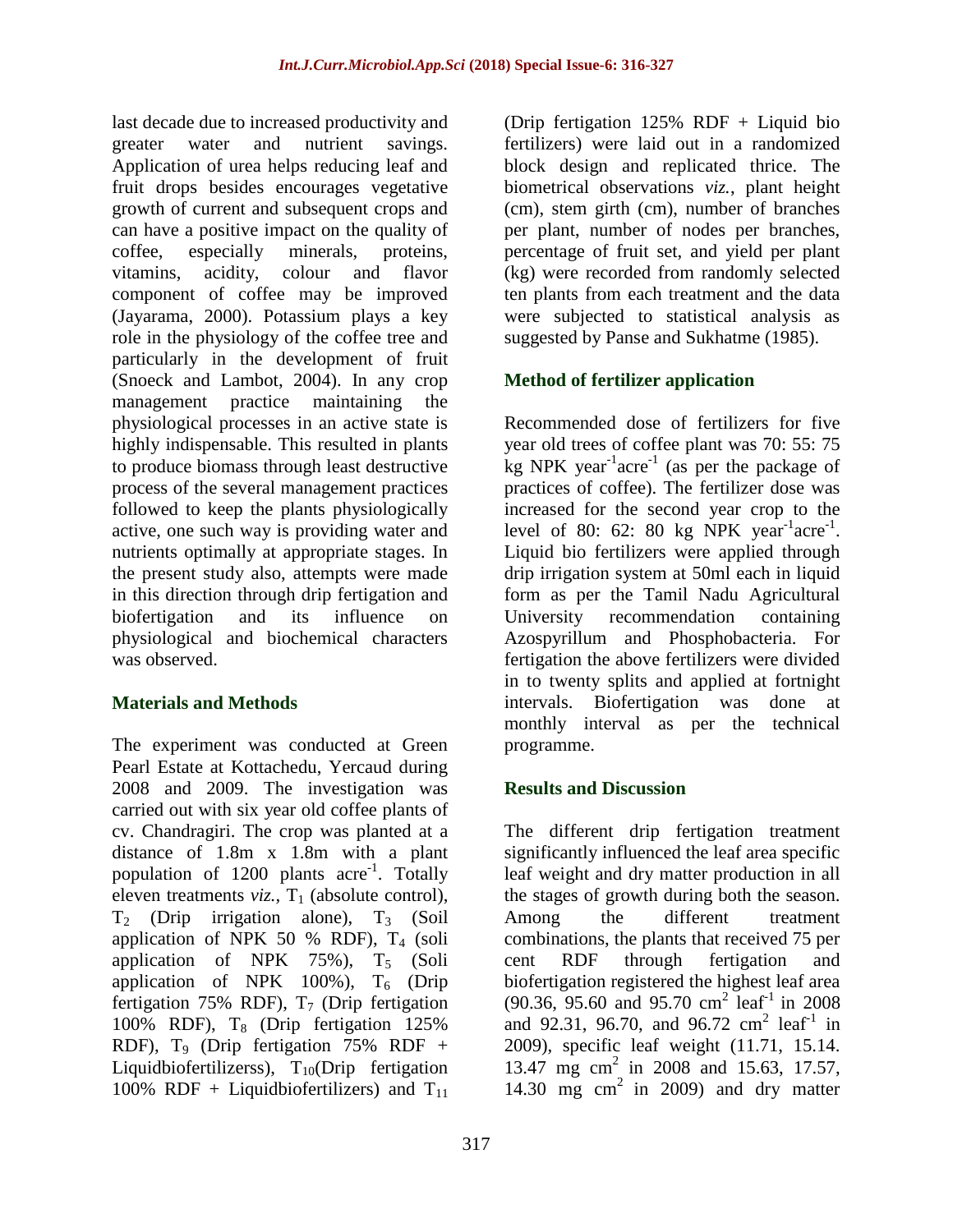content (1.58, 1.85, and 5.35 kg plant<sup>-1</sup> and 1.70, 2.40, and  $6.30 \text{ kg plant}^{-1}$  during  $2008$ and 2009)during vegetative, flowering and at fruit development stages respectively. This was followed by  $T_{10}$  (100 per cent RDF through fertigation and biofertigation) (Table 1, 2 and 3). The lowest leaf area  $(84.20, 86.34 \text{ and } 87.71 \text{ cm}^2 \text{ leaf}^1 \text{ and }$ 84.00, 84.96 and 87.91  $\text{cm}^2$  leaf 1), specific leaf weight (9.28, 8.99 and 7.88 mg  $\text{cm}^2$  and 10.03, 9.17 and 7.91 mg  $\text{cm}^2$ ) and dry matter content values (1.58, 1.85 and 5.35 kg plant<sup>-1</sup> and 1.70, 2.40 and 6.30 kg plant<sup>-1</sup>) were recorded by the absolute control treatment  $(T_1)$  in 2008 and 2009 respectively at all the stages of growth. Pooled mean values showed that the application of 75% RDF through fertigation and biofertigation recorded the highest leaf area  $(91.34 \text{ cm}^2)$ leaf<sup>-1</sup>, 96.15 cm<sup>2</sup> leaf<sup>-1</sup> and 96.21 cm<sup>2</sup> leaf<sup>-1</sup>), specific leaf weight (13.67, 16.36 and 13.89 mg cm 2 ) and dry matter content (1.58, 1.85, and  $5.35 \text{ kg plant}^{-1}$  and  $1.70, 2.40, \text{ and } 6.30$  $kg$  plant<sup>-1</sup>) at vegetative, flowering and fruit development stage respectively in both the season. Leaf area is an important fundamental traits which determine the rate of photosynthesis through its effective interception of light energy and fixation of CO2, facilitates dry matter production of crop plants as suggested by Shibles and Webber (1996).The favourable influence of nutrients on improving specific leaf weight was also reported by Sendurkumaran *et al.,* (1995) and Sadasivam (1995).

Significant difference was observed among the treatments, for total chlorophyll contents of leaves. Application of 75 per cent RDF through drip fertigation along with biofertigation registered the highest total chlorophyll content (2.13, 2.62, 2.26, 1.72 and 2.21, 2.91, 2.39, 1.79 mg  $g^{-1}$ ) in both seasons 2008 and 2009 at all the stages of crop growth. It was followed by  $T_{10}$  (2.05, 2.35, 2.17 and 1.59 mg  $g^{-1}$  and 2.20, 2.38,

2.23 and 1.61 mg  $g^{-1}$  in 2008 and 2009 respectively at all stages of vegetative, flowering, fruit development and at harvest stage. The treatment  $T_5$  (100 per cent RDF as soil application) recorded a total chlorophyll content of 1.77, 1.96, 1.75 and 1.39 mg g-1 and 1.78, 2.03, 1.42 and 1.39 mg g<sup>-1</sup> during 2008 and 2009 respectively at all the stages of growth. While the, lowest total chlorophyll content was registered in absolute control treatment  $T_1$  (1.48, 1.01, 1.50 and 0.99 mg g<sup>-1</sup> and 1.50, 1.68, 1.53 and 0.99 mg  $g^{-1}$ ) in 2008 and 2009 respectively at vegetative, flowering, fruit development and at harvest stages of growth.

Pooled mean values showed that the application of 75% RDF through fertigation and biofertigation recorded the highest total chlorophyll (2.17, 2.77, 2.33 and 1.76 mg  $g^{-1}$ ) at vegetative, flowering, fruit development and harvest stage respectively in both the season (Table 4).

The increased chlorophyll content observed with drip fertigation treatment might be due to increased uptake of nutrients particularly N. The phenomenon of increased chlorophyll content with higher nutrients as observed in the present study was also reported by Meenakshi and Vadivel (2002). Venkataramanan (1988) revealed that being a constituent of chlorophyll accelerate higher synthesis of chlorophyll without altering the composition of chlorophyll a and b. Higher leaf area observed in the present experiment with the fertigation treatment of 75% RDF fertigation and biofertigation might have also resulted higher chlorophyll content.

The C/N ratio and leaf carbohydrate content were significantly influenced by different methods of fertilizer application. Among the different treatment combinations, the plants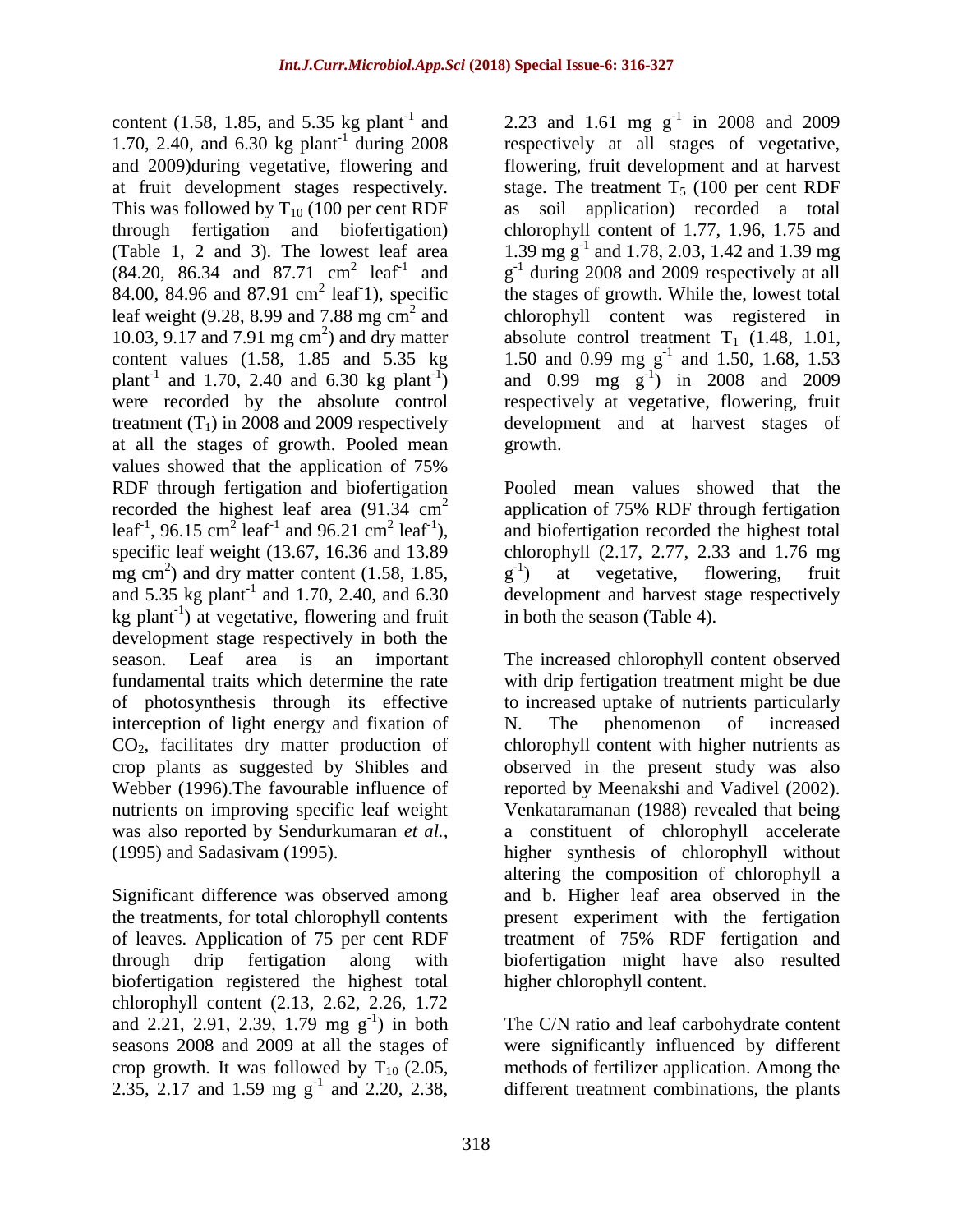that received 75 per cent RDF drip fertigation and biofertigation  $(T_9)$  registered the highest C/N ratio of 8.10, 8.60, 8.06 and 6.29 and 9.00, 8.60, 8.10 and 6.60 and leaf carbohydrate content of 18.41, 27.65, 24.68 and  $17.63 \text{ mg g}^{-1}$  and  $22.32, 31.50, 21.45$ and  $18.38$  mg  $g^{-1}$ in 2008 and 2009 respectively at vegetative, flowering, fruit development and harvest stages. This was followed by  $T_{10}$  (100 per cent RDF drip fertigation and biofertigation) (7.80, 7.96, 7.38 and 5.90 and 8.20, 8.13, 7.00 and 6.05 C/N ratio and 16.14, 24.55, 21.58 and 15.41 mg g<sup>-1</sup> and 18.63, 27.30, 22.12 and 16.21 mg g<sup>-1</sup> leaf carbohydrate content in 2008 and 2009 respectively at all the stages of growth). The lowest C/N ratio (5.44, 6.14, 5.20 and 2.87 and 5.78, 6.14, 5.68 and 3.76) and leaf carbohydrate content (9.60, 17.68, 13.45 and 9.48 mg  $g^{-1}$  and 10.85, 16.21, 12.88 and  $9.33 \text{ mg g}^{-1}$  values were registered by absolute control treatment in 2008 and 2009 respectively at all the stages of growth.

Pooled mean values showed that the application of 75% RDF through fertigation and biofertigation recorded the highest C/N ratio (8.55, 8.65, 8.08 and 6.45) and leaf carbohydrate content (20.37, 29.58, 25.07 and 18.01 mg  $g^{-1}$ ) at vegetative, flowering, fruit development and harvest stage respectively in both the season (Table 5 and 6).

Higher carbohydrate content observed by this treatment might be due to increased uptake of nutrients and water. Higher nutrient and water use efficiency resulted in higher leaf area which ultimately increased the photosynthetic rate in turn helping in higher production of carbohydrates (Venkataramanan, 1988) in *Coffea arabica*. Estimated uptake of N and higher production of phytohormone like IAA, GA and kinetin due to *Azospirillum* and

phosphobacteria increased the translocation of assimilates to site of source resulted in higher carbohydrate accumulation in the leaves. Nitrogen and carbohydrate composition in shoots are known to have a role in flower bud initiation and differentiation in coffee bush. Generally, it is an accepted fact that high total carbohydrate content in leaves with high C/N ratio favours flower bud initiation. It was observed that the carbohydrate content in leaves gradually increased from vegetative stage to flowering stage and thereafter it declines till harvest. Higher the starch and carbohydrate status, blossoms will be healthy and uniform as indicated in these studies. These findings are corroborative with Venkatesan (2006), Jayavalli (2006) and Gnanasekaran (2007) in mango. However, the increment in carbohydrates was greater than that of N content, as revealed by the steady increase of higher C/N ratio throughout the period.

The data recorded on 'nitrate reductase activity' and peroxidase activity of leaves at different stages revealed significant difference among the different fertigation treatments.

Application of 75 per cent RDF through drip fertigation and biofertigation  $(T<sub>9</sub>)$  recorded the highest nitrate reductase activity and peroxidase activity at all the stages of crop growth during both the seasons *viz*., 2008 and 2009 (28.20, 29.31 and 23.41  $\mu$ g NO<sub>2</sub>  $g^{-1}$  h<sup>-1</sup> and 27.60, 29.75 and 24.12 µg NO<sub>2</sub>  $g^{-1}$  h<sup>-1</sup> and 1.280, 1.760 and 0.920  $\triangle$  OD 430 nm min<sup>-1</sup> h<sup>-1</sup> and 1.320, 1.820 and 0.970  $\Delta$ OD 430 nm  $min^{-1} h^{-1}$ ). It was followed by  $T_{10}$  which registered nitrate reductase activity of 27.30, 28.40 and 23.20  $\mu$ g NO<sub>2</sub>  $g^{-1}$  h<sup>-1</sup> and 27.30, 28.10 and 24.02 µg NO<sub>2</sub>  $g^{-1}$  h<sup>-1</sup> and peroxidase activity of 1.100, 1.310, 0.910 and 1.220, 1.410, 0.960  $\triangle$  OD 430 nm min<sup>-1</sup> h<sup>-1</sup> in 2008 and 2009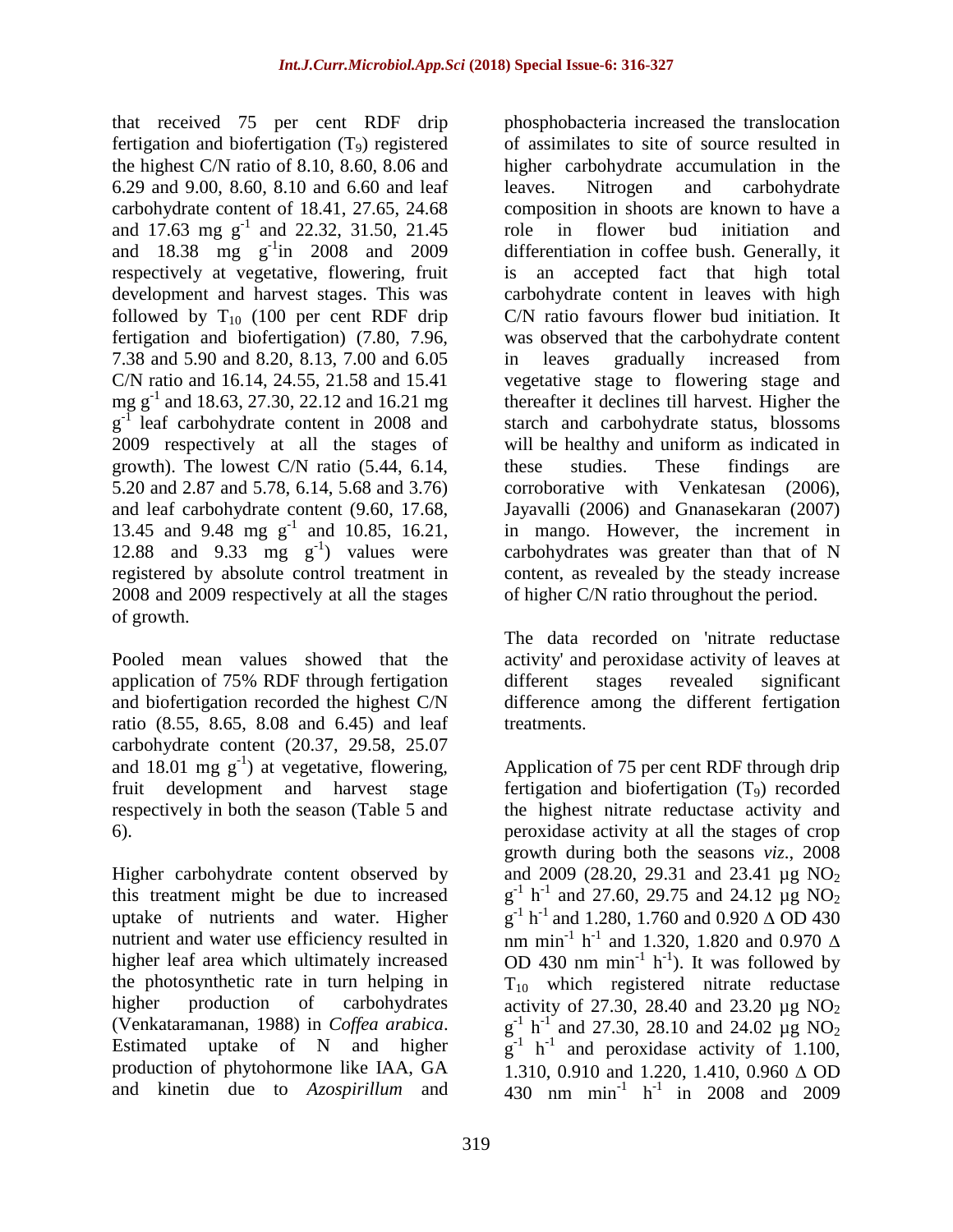respectively at all the stages of growth which was higher than the conventional method of application i.e., 100 per cent RDF as soil application  $(T_5)$ . Whereas the lowest nitrate reductase and peroxidase activity of 18.40, 20.23 and 17.92  $\mu$ g NO<sub>2</sub> g<sup>-1</sup> h<sup>-1</sup> and 16.60, 21.68 and 18.21  $\mu$ g NO<sub>2</sub> g<sup>-1</sup> h<sup>-1</sup> and 0.610, 1.023 and 0.590  $\triangle$  OD 430 nm min<sup>-1</sup>  $h^{-1}$  and 0.669, 1.062 and 0.620  $\triangle$  OD 430 nm min<sup>-1</sup> h<sup>-1</sup> in 2008 and 2009 respectively was noticed by absolute control at all the stages of growth (Table 7 and 8).

Pooled mean values also showed similar trend. Application of 75% RDF through fertigation and biofertigation recorded the highest nitrate reductase activity (27.90, 29.53 and 23.76  $\mu$ g NO<sub>2</sub> g<sup>-1</sup> h<sup>-1</sup>) and peroxidase activity (1.300, 1.790 and 0.945  $\Delta$  OD 430 nm min<sup>-1</sup> h<sup>-1</sup>) at vegetative, fruit development and harvest stage respectively in both the season.

In the present study higher nitrate reductase activity was observed with application of 75% RDF fertigation and biofertigation might have due to increased supply of nitrogen and moisture by high uptake of nutrients and water thus resulted the plant always physiologically active in state which would have resulted in higher nitrate reductase activity. Corroborative results were also made by Ranjeet and Juliano (1970); Sachdev *et al.,* (1987) and Venkataramanan (1988) Barlaan and Ichi (1997) opined that increase in N content increased the nitrate reductase activity since it was a substrate induced enzyme. In the present study, higher activity of peroxidase observed by drip fertigation and biofertigation treatments helped in maintaining optimum water potential in the plants and regulate the metabolic and physiological process could resulted in higher plant vigour and yield of coffee (Allen, 1995).

Application of 75 per cent RDF through drip fertigation and biofertigation  $(T<sub>9</sub>)$  recorded the lowest IAA oxidase activity in leaves (19.962, 24.092 and 18.585 µg unoxidisedauxin  $g^{-1}$  h<sup>-1</sup> and 19.844, 24.387, 33.60 and 18.585 µg unoxidisedauxin  $g^{-1}$  h<sup>-1</sup> in 2008 and 2009 respectively during vegetative, fruit development and at harvest stages of growth. The plants that received 100 per cent RDF drip fertigation and biofertigation  $(T_{10})$  recorded the next least for the trait IAA oxidase activity of leaves which registered 22.650, 25.600 and 20.120  $\mu$ g unoxidisedauxin g<sup>-1</sup> h<sup>-1</sup> and 22.300, 25.600 and 20.220  $\mu$ g unoxidisedauxin g<sup>-1</sup> h<sup>-1</sup> in 2008 and 2009 respectively at all the stages of growth. The highest IAA oxidase activity of leaves was registered by  $T_1$ (26.850, 32.620 and 30.50 µg unoxidised auxin  $g^{-1}$  h<sup>-1</sup> and 35.860, 34.620 and 33.30  $\mu$ g unoxidised auxin g<sup>-1</sup> h<sup>-1</sup> in 2008 and respectively at all the stages of growth. Indole acetic acid (IAA) a prime bioregulator, regulates the apical dominance and initiation of vegetative and flower buds. Therefore higher activity of IAA oxidase cause reduction in auxin content and thereby decreases the normal growth of trees (Vijayakumar, 2001).

Pooled mean values showed that the application of 75% RDF through fertigation and biofertigation recorded the lowest IAA oxidase activity (19.903, 24.239 and 18.585  $\mu$ g unoxidised auxin g<sup>-1</sup> h<sup>-1</sup>) at vegetative, fruit development and harvest stage respectively in both the season (Table 9).

With respect of fruit retention per cent, the treatment combination of 75 per cent RDF fertigation and biofertigation  $(T_9)$  recorded the highest fruit retention per cent of 91.20 and 96.00 during 2008 and 2009 respectively. It was followed by the treatment combination of 100 per cent of RDF fertigation and biofertigation (87.40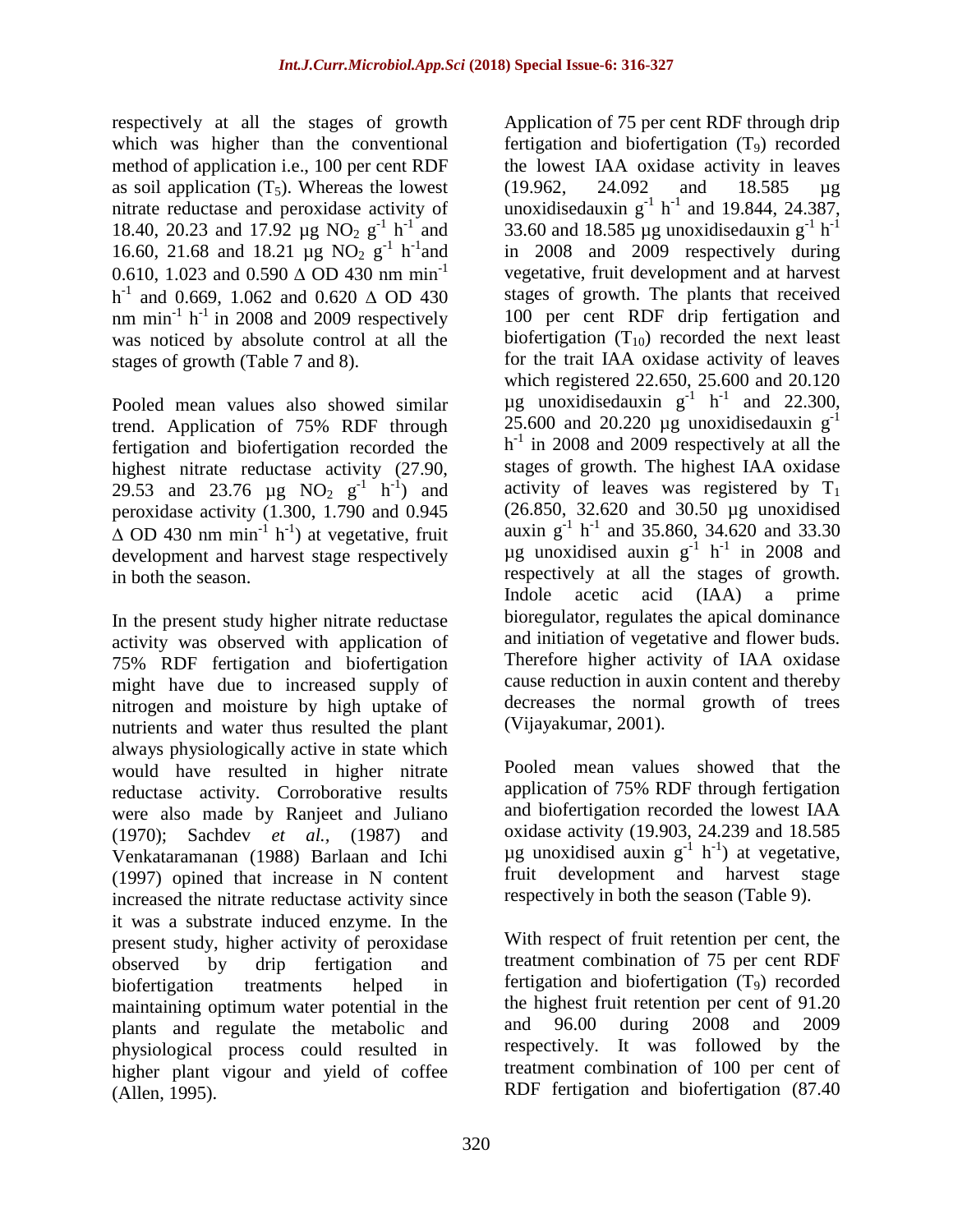and 92.00 per cent) in 2008 and 2009 respectively. It was also observed that the treatments  $T_7$  and  $T_{10}$  were on par with one another. However the lowest fruit retention per cent of 76.14 and 84.00 per cent were recorded by absolute control in both 2008 and 2009 respectively.

The pooled mean values of fruit retention per cent suggested that of 75 per cent RDF fertigation and biofertigation recorded the highest per cent of fruit retention of 93.60 per cent and was followed by 100 per cent RDF fertigation and biofertigation (89.70 per cent). The lowest per cent of fruit retention of 80.37 was recorded by absolute control  $(T_1)$ .

The increased fruit retention observed by the drip fertigation and biofertigation might be due to increased uptake of nutrients which resulted in enhanced synthesis of hormones like auxins and gibberellins. Water applied through drip irrigation slowly near to the root zone always maintains soil moisture in field capacity range and no moisture stress occurred during the flowering and fruit development stage and thereby decreased the fruit drop.

This might have resulted in higher per cent of fruit retention. Similar results also made by Singh *et al.,* (2006) in mango. Biofertilizers *viz*., *Azospirillum* and phosphobacteria enhanced the uptake of N, P and K, water and production of phytohormones like IAA, GA and cytokinin would also have influenced the reproductive system of plants. These results are in line with the findings of Singh *et al.,* (1982) in tinda.

The different treatments registered a significant influence on 100 fruit weight, 100 fruit parchment weight and 100 fruit out turn (Table 10). The treatment receiving 75 per cent RDF fertigation and biofertigation  $(T<sub>9</sub>)$  recorded the highest 100 fruit weight of 154.30 g and 162.30 g, 100 fruit parchment weight of 70.90 g and 74.60 g and 100 fruit out turn of 29.30 g and 31.00 g in 2008 and 2009 respectively. It was followed by  $T_{10}$ (Table 10). The lowest 100 fruit weight (142.49 g and 151.50 g), 100 fruit parchment weight (65.59 g and 69.90 g) and 100 fruit out turn (26.94 g and 28.80 g) values were recorded by  $T_1$ during 2008 and 2009 respectively.

Pooled mean values of 100 fruit weight, 100 fruit parchment weight and 100 fruit out turn showed that application of 75 per cent RDF fertigation and biofertigation recorded the highest 100 fruit weight of 158.30 g, 100 fruit parchment weight of 72.75 g and 100 fruit out turn of 30.15 g. Higher values observed for these traits with fertigation treatments might be due to higher water use efficiency and fertilizer use efficiency and higher uptake of nutrients *viz*., N, P and K.

Production of growth hormones like auxins, gibberellins and cytokinins by the biofertilizers increased the uptake of nutrients and water translocation of assimilates helped in increased weight of fruit, skin, mucilage and parchment. The results are in agreement with that of Deswal and Patil (1984), Mrinalini and Tiwari (1988) and Latha and Singh (1993).

From the results of the present study it could be concluded that the drip fertigation and biofertigation has significant influence on physiology of coffee plants. Application of 75 per cent RDF fertigation and biofertigation recorded the highest leaf area, specific leaf weight, dry matter production, CN ratio, leaf carbohydrate contend, 100 fruit weight, 100 fruit parchment weight and 100 fruit out turn.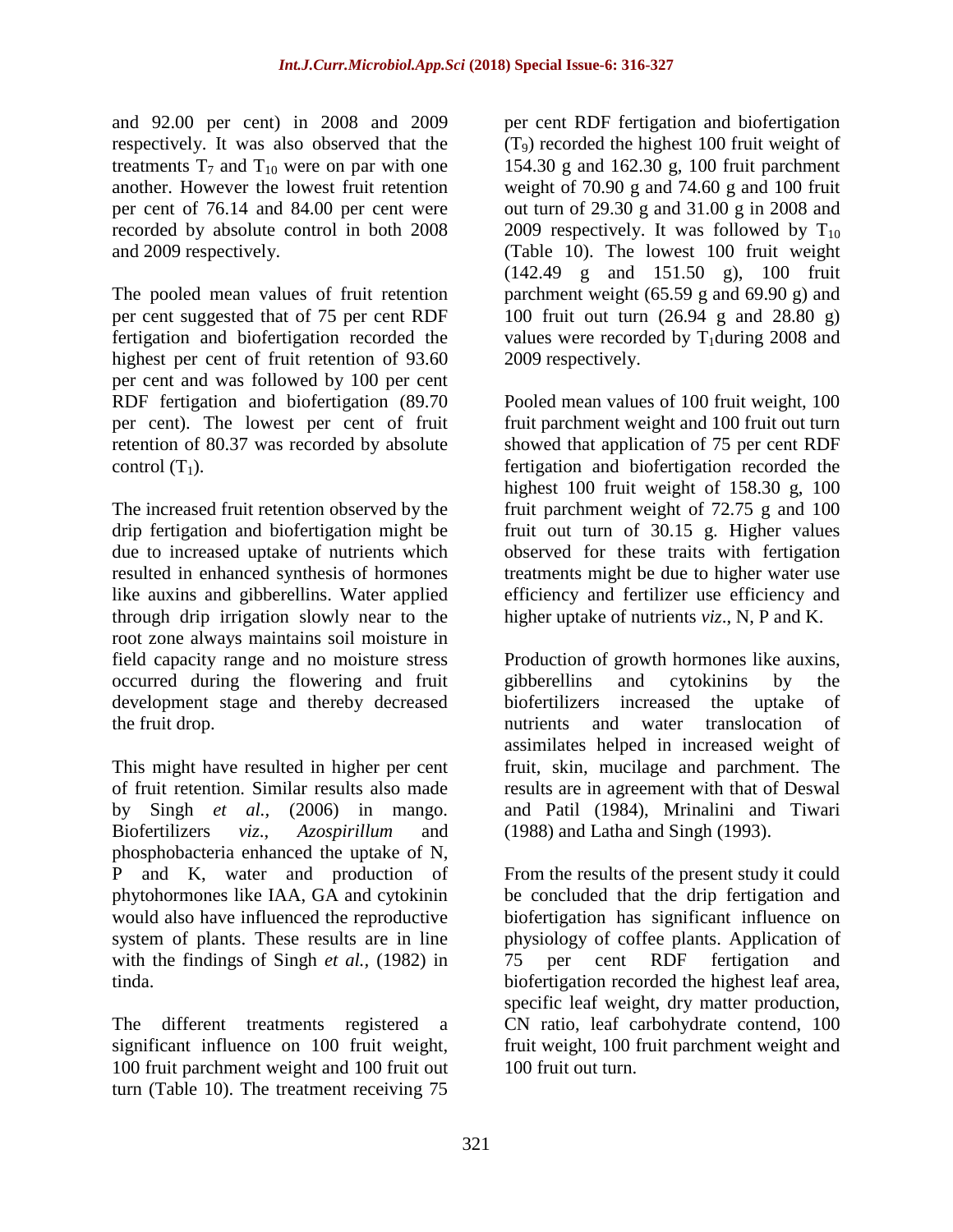|                   |                |                        |             |       | Leaf area per leaf $(cm2)$ |             |                         |        |             |  |
|-------------------|----------------|------------------------|-------------|-------|----------------------------|-------------|-------------------------|--------|-------------|--|
| <b>Treatments</b> |                | <b>Flowering stage</b> |             |       | Fruit development stage    |             | <b>Vegetative stage</b> |        |             |  |
|                   | 2009           | 2008                   | <b>Mean</b> | 2009  | 2008                       | <b>Mean</b> | 2009                    | 2008   | <b>Mean</b> |  |
| $T_1$             | 84.00          | 84.20                  | 84.10       | 84.96 | 84.34                      | 85.65       | 87.91                   | 87.71  | 87.81       |  |
| T <sub>2</sub>    | 84.76          | 84.86                  | 84.81       | 88.40 | 87.20                      | 87.80       | 89.70                   | 89.20  | 89.45       |  |
| $T_3$             | 86.21          | 85.20                  | 85.71       | 89.20 | 88.20                      | 88.70       | 90.20                   | 89.30  | 89.75       |  |
| T <sub>4</sub>    | 86.60          | 86.30                  | 86.45       | 89.21 | 88.30                      | 88.76       | 91.20                   | 89.60  | 90.40       |  |
| $T_5$             | 88.10          | 88.00                  | 88.05       | 89.60 | 88.80                      | 89.20       | 91.20                   | 90.10  | 90.65       |  |
| $T_6$             | 89.20          | 88.32                  | 88.76       | 90.00 | 90.00                      | 90.00       | 91.40                   | 91.22  | 91.31       |  |
| $T_7$             | 90.21          | 90.18                  | 90.20       | 93.20 | 92.10                      | 92.65       | 93.60                   | 92.36  | 92.98       |  |
| $T_8$             | 88.12          | 88.30                  | 88.21       | 89.90 | 89.30                      | 89.60       | 91.30                   | 91.20  | 91.25       |  |
| T <sub>9</sub>    | 92.31          | 90.36                  | 91.34       | 96.70 | 95.60                      | 96.15       | 96.72                   | 95.70  | 96.21       |  |
| $T_{10}$          | 90.31          | 90.21                  | 90.26       | 93.30 | 92.40                      | 92.85       | 93.62                   | 92.60  | 93.11       |  |
| $T_{11}$          | 89.31          | 89.00                  | 89.16       | 90.40 | 91.10                      | 90.75       | 91.70                   | 91.30  | 91.50       |  |
| <b>SED</b>        | 0.596<br>1.240 |                        | 0.574       | 0.606 |                            | 0.618       | 0.6184                  |        |             |  |
| CD(0.05)          | 1.244          | 2.587                  |             | 1.197 | 1.264                      |             | 1.289                   | 1.2899 |             |  |

**Table.1** Effect of drip fertigation and biofertigation on leaf area per leaf of coffee (*Coffea arabica*) cv. Chandragiri

## **Table.2** Effect of drip fertigation and biofertigation on specific leaf weight of coffee (*Coffea arabica*) cv. Chandragiri

|                   |                |                        |             |       |                         | Specific Leaf Weight ( $mg \text{ cm}^2$ ) |                         |       |             |  |
|-------------------|----------------|------------------------|-------------|-------|-------------------------|--------------------------------------------|-------------------------|-------|-------------|--|
| <b>Treatments</b> |                | <b>Flowering stage</b> |             |       | <b>Vegetative stage</b> |                                            | Fruit development stage |       |             |  |
|                   | 2008           | 2009                   | <b>Mean</b> | 2008  | 2009                    | <b>Mean</b>                                | 2008                    | 2009  | <b>Mean</b> |  |
| $T_1$             | 9.28           | 10.03                  | 9.66        | 8.99  | 9.17                    | 9.08                                       | 7.88                    | 7.91  | 7.90        |  |
| T <sub>2</sub>    | 10.13          | 9.45                   | 9.79        | 9.88  | 9.75                    | 9.82                                       | 9.10                    | 8.86  | 8.98        |  |
| $T_3$             | 10.43          | 9.62                   | 10.03       | 10.43 | 10.07                   | 10.25                                      | 9.30                    | 8.88  | 9.09        |  |
| T <sub>4</sub>    | 10.44          | 9.67                   | 10.06       | 10.30 | 10.02                   | 10.16                                      | 9.42                    | 8.98  | 9.20        |  |
| $T_5$             | 10.50          | 9.73                   | 10.12       | 10.50 | 10.04                   | 10.27                                      | 10.07                   | 9.20  | 9.64        |  |
| $T_6$             | 10.66          | 9.77                   | 10.22       | 10.96 | 10.63                   | 10.80                                      | 10.21                   | 9.90  | 10.06       |  |
| $T_7$             | 10.32          | 10.87                  | 10.60       | 11.32 | 13.12                   | 12.22                                      | 10.03                   | 11.01 | 10.52       |  |
| $T_8$             | 10.64          | 9.76                   | 10.20       | 10.55 | 10.22                   | 10.39                                      | 10.15                   | 9.70  | 9.93        |  |
| T <sub>9</sub>    | 11.71          | 15.63                  | 13.67       | 15.14 | 17.57                   | 16.36                                      | 13.47                   | 14.30 | 13.89       |  |
| $T_{10}$          | 10.41          | 10.96                  | 10.69       | 11.51 | 13.27                   | 12.39                                      | 11.73                   | 12.06 | 11.90       |  |
| $T_{11}$          | 9.85<br>10.71  |                        | 10.28       | 10.97 | 11.34                   | 11.16                                      | 10.94                   | 10.00 | 10.47       |  |
| <b>SED</b>        | 0.069<br>0.094 |                        |             | 0.075 | 0.101                   |                                            | 0.068                   | 0.069 |             |  |
| CD(0.05)          | 0.144          | 0.196                  |             | 0.156 | 0.217                   |                                            | 0.142                   | 0.145 |             |  |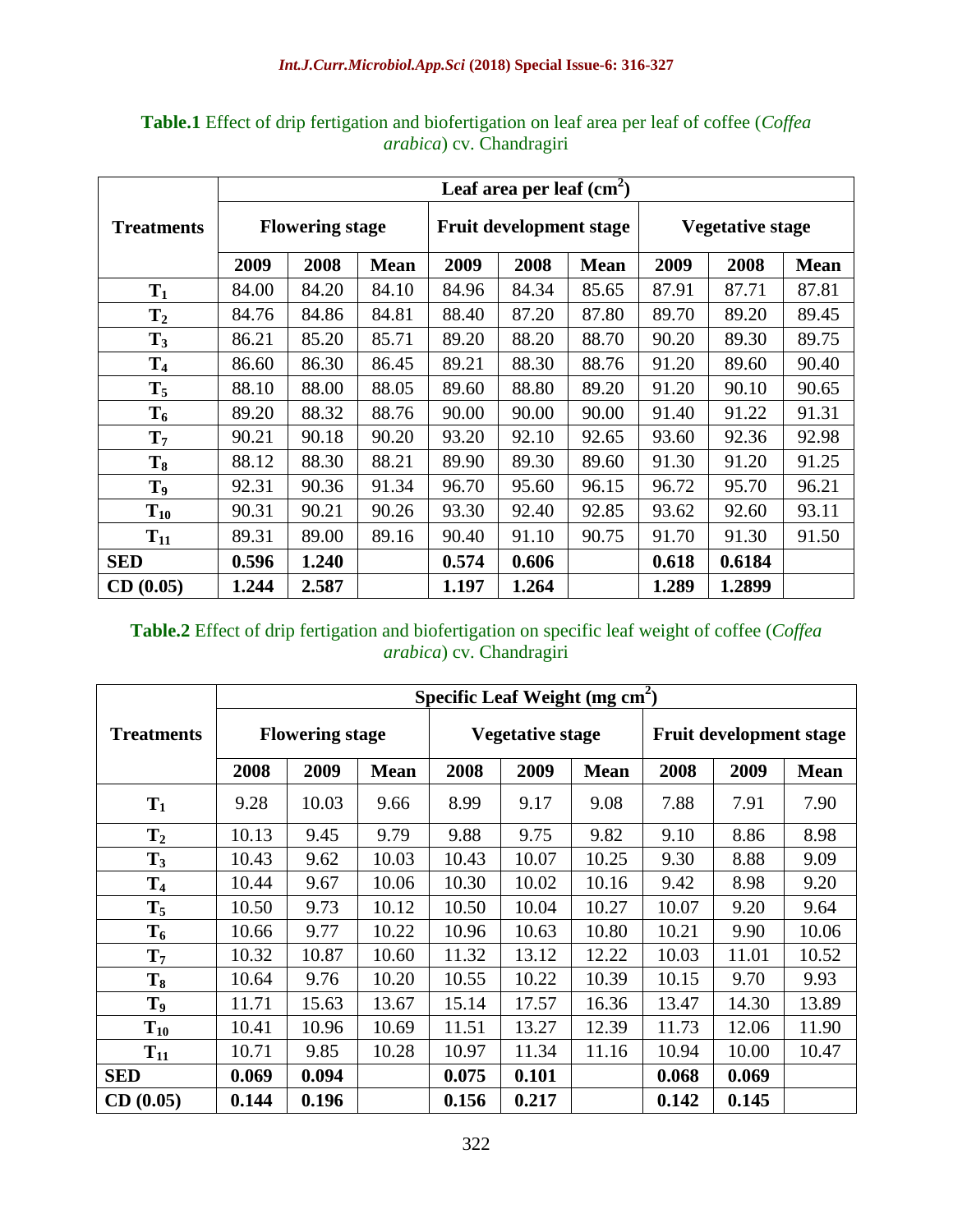|                   |       |                   |             |       |                  | Dry matter production (kg/plant) |        |                                   |             |
|-------------------|-------|-------------------|-------------|-------|------------------|----------------------------------|--------|-----------------------------------|-------------|
| <b>Treatments</b> |       | <b>Vegetative</b> |             |       | <b>Flowering</b> |                                  |        | <b>Fruit Development</b><br>stage | <b>Mean</b> |
|                   |       | stage             | <b>Mean</b> |       | stage            | <b>Mean</b>                      |        |                                   |             |
|                   | 2008  | 2009              |             | 2008  | 2009             |                                  | 2008   | 2009                              |             |
| $T_1$             | 0.82  | 0.89              | 0.86        | 1.02  | 1.29             | 1.16                             | 3.03   | 3.24                              | 3.14        |
| T <sub>2</sub>    | 0.92  | 0.92              | 0.92        | 1.10  | 1.32             | 1.21                             | 3.10   | 3.36                              | 3.23        |
| $T_3$             | 0.96  | 1.02              | 0.99        | 1.20  | 1.33             | 1.27                             | 3.19   | 3.80                              | 3.50        |
| T <sub>4</sub>    | 0.98  | 1.02              | 1.00        | 1.25  | 1.47             | 1.36                             | 3.40   | 4.20                              | 3.80        |
| $T_5$             | 1.02  | 1.20              | 1.11        | 1.26  | 1.72             | 1.49                             | 3.60   | 4.25                              | 3.93        |
| $T_6$             | 1.17  | 1.40              | 1.29        | 1.45  | 2.10             | 1.78                             | 4.00   | 4.60                              | 4.30        |
| $T_7$             | 1.38  | 1.64              | 1.51        | 1.72  | 2.12             | 1.92                             | 5.17   | 5.20                              | 5.19        |
| $T_8$             | 1.08  | 1.32              | 1.20        | 1.36  | 1.80             | 1.58                             | 3.80   | 4.20                              | 4.00        |
| T <sub>9</sub>    | 1.58  | 1.70              | 1.64        | 1.85  | 2.40             | 2.13                             | 5.35   | 6.30                              | 5.83        |
| $T_{10}$          | 1.43  | 1.62              | 1.53        | 1.74  | 2.20             | 1.97                             | 5.20   | 6.00                              | 5.60        |
| $T_{11}$          | 1.28  | 1.50              | 1.39        | 1.66  | 2.12             | 1.89                             | 4.85   | 5.17                              | 5.01        |
| <b>SED</b>        | 0.083 | 0.011             |             | 0.012 | 0.018            |                                  | 0.0490 | 0.0586                            |             |
| CD(0.05)          | 0.174 | 0.023             |             | 0.025 | 0.038            |                                  | 0.1022 | 0.1222                            |             |

**Table.3** Effect of drip fertigation and biofertigation on dry matter production of coffee (*Coffea arabica*) cv. Chandragiri

**Table.7** Effect of drip fertigation and biofertigation on nitrate reductase activity at vegetative, fruit development and harvesting stage of coffee (*Coffea arabica*) cv. Chandragiri

|                   |        |                         |             | Nitrate Reductase Activity ( $\mu$ g No <sub>2</sub> g <sup>-1</sup> h <sup>-1</sup> ) |                                |             |                         |        |             |  |
|-------------------|--------|-------------------------|-------------|----------------------------------------------------------------------------------------|--------------------------------|-------------|-------------------------|--------|-------------|--|
| <b>Treatments</b> |        | <b>Vegetative stage</b> |             |                                                                                        | <b>Fruit development stage</b> |             | <b>Harvesting stage</b> |        |             |  |
|                   | 2008   | 2009                    | <b>Mean</b> | 2008                                                                                   | 2009                           | <b>Mean</b> | 2008                    | 2009   | <b>Mean</b> |  |
| $T_1$             | 18.093 | 16.323                  | 17.208      | 19.883                                                                                 | 21.319                         | 20.601      | 17.621                  | 17.907 | 17.764      |  |
| $T_2$             | 18.600 | 18.900                  | 18.750      | 20.830                                                                                 | 21.790                         | 21.310      | 19.020                  | 20.120 | 19.570      |  |
| $T_3$             | 20.200 | 20.200                  | 20.200      | 22.420                                                                                 | 22.310                         | 22.365      | 19.310                  | 20.890 | 20.100      |  |
| T <sub>4</sub>    | 21.900 | 24.200                  | 23.050      | 23.210                                                                                 | 25.410                         | 24.310      | 20.080                  | 20.400 | 20.240      |  |
| $T_5$             | 25.800 | 25.300                  | 25.550      | 26.200                                                                                 | 26.710                         | 26.455      | 20.210                  | 21.020 | 20.615      |  |
| $T_6$             | 26.200 | 25.400                  | 25.800      | 27.100                                                                                 | 27.420                         | 27.260      | 21.500                  | 22.430 | 21.965      |  |
| $T_7$             | 26.800 | 27.000                  | 26.900      | 27.320                                                                                 | 27.620                         | 27.470      | 22.320                  | 22.810 | 22.565      |  |
| $T_8$             | 25.800 | 25.400                  | 25.600      | 26.400                                                                                 | 27.310                         | 26.855      | 20.790                  | 21.140 | 20.965      |  |
| T9                | 28.200 | 27.600                  | 27.900      | 29.310                                                                                 | 29.750                         | 29.530      | 23.410                  | 24.120 | 23.765      |  |
| $T_{10}$          | 27.300 | 27.300                  | 27.300      | 28.400                                                                                 | 28.100                         | 28.250      | 23.200                  | 24.020 | 23.610      |  |
| $T_{11}$          | 26.400 | 26.800                  | 26.600      | 27.300                                                                                 | 27.420                         | 27.360      | 21.840                  | 22.620 | 22.230      |  |
| <b>SED</b>        | 0.147  | 0.129                   |             | 0.140                                                                                  | 0.146                          |             | 0.112                   | 0.108  |             |  |
| CD(0.05)          | 0.306  | 0.271                   |             | 0.292                                                                                  | 0.304                          |             | 0.234                   | 0.225  |             |  |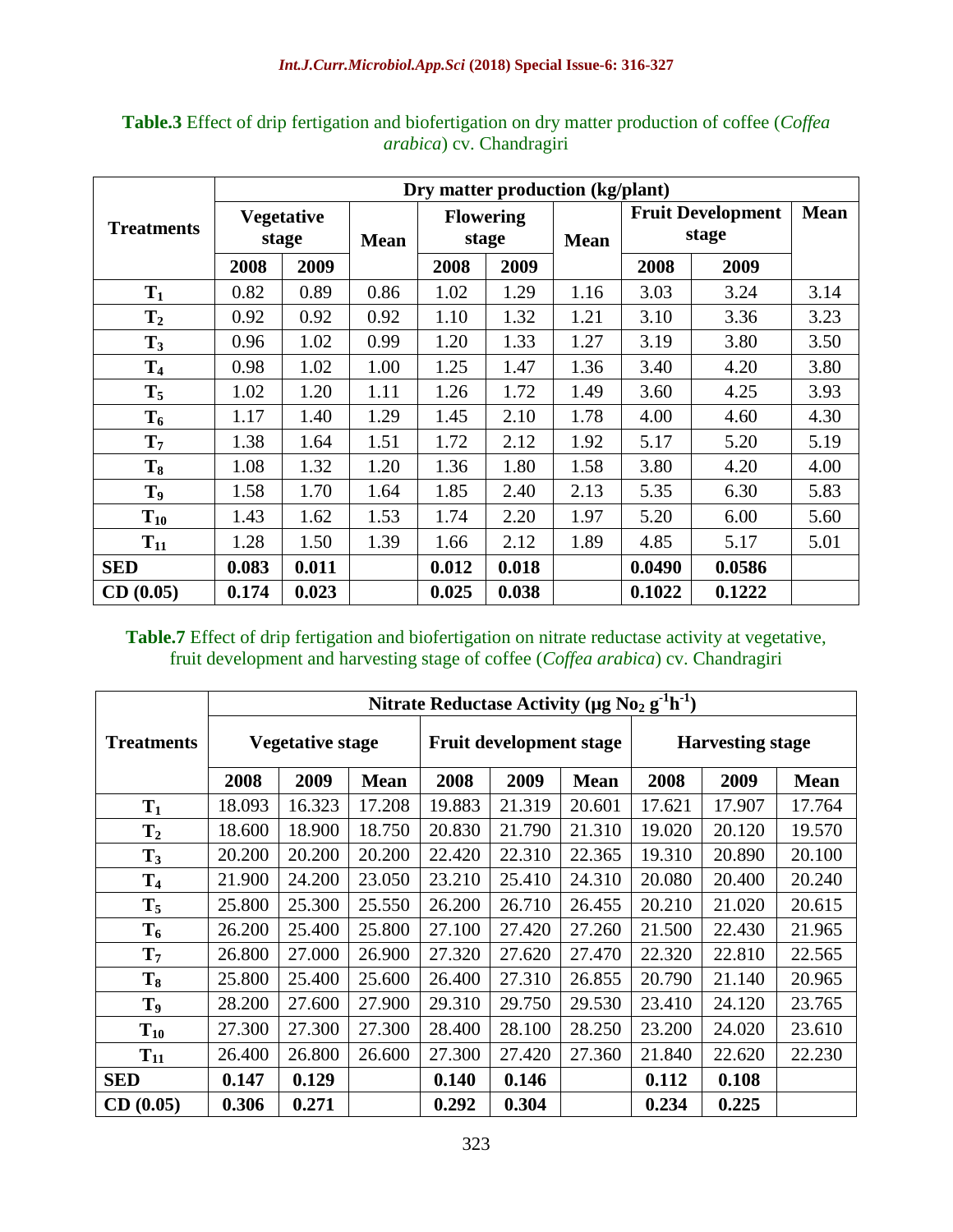| <b>Table.8</b> Effect of drip fertigation and biofertigation on IAA Oxidase activity at vegetative, fruit |
|-----------------------------------------------------------------------------------------------------------|
| development and harvesting stage of coffee ( <i>Coffea arabica</i> ) cv. Chandragiri                      |

|                   |                |                         |             |        |                                   |             | IAA Oxidase activity (µg unoxidised auxin) |        |             |  |
|-------------------|----------------|-------------------------|-------------|--------|-----------------------------------|-------------|--------------------------------------------|--------|-------------|--|
| <b>Treatments</b> |                | <b>Vegetative stage</b> |             |        | <b>Fruit development</b><br>stage |             | <b>Harvesting stage</b>                    |        |             |  |
|                   | 2008           | 2009                    | <b>Mean</b> | 2008   | 2009                              | <b>Mean</b> | 2008                                       | 2009   | <b>Mean</b> |  |
| $T_1$             | 26.850         | 35.860                  | 31.355      | 32.620 | 34.620                            | 33.620      | 30.500                                     | 33.300 | 31.900      |  |
| T <sub>2</sub>    | 25.600         | 33.920                  | 29.760      | 31.400 | 33.600                            | 32.500      | 29.210                                     | 32.200 | 30.705      |  |
| $T_3$             | 25.200         | 31.400                  | 28.300      | 30.220 | 32.800                            | 31.510      | 28.900                                     | 29.210 | 29.055      |  |
| T <sub>4</sub>    | 24.810         | 30.800                  | 27.805      | 29.400 | 31.600                            | 30.500      | 26.600                                     | 26.800 | 26.700      |  |
| $T_5$             | 24.600         | 25.100                  | 24.850      | 26.800 | 30.200                            | 28.500      | 22.200                                     | 23.300 | 22.750      |  |
| $T_6$             | 24.600         | 25.000                  | 24.800      | 27.800 | 30.600                            | 29.200      | 22.300                                     | 22.600 | 22.450      |  |
| $T_7$             | 23.950         | 23.600                  | 23.775      | 26.200 | 26.500                            | 26.350      | 21.200                                     | 21.300 | 21.250      |  |
| $T_8$             | 24.610         | 26.400                  | 25.505      | 28.400 | 31.400                            | 29.900      | 24.200                                     | 24.800 | 24.500      |  |
| T <sub>9</sub>    | 19.962         | 19.844                  | 19.903      | 24.092 | 24.387                            | 24.239      | 18.585                                     | 18.585 | 18.585      |  |
| $T_{10}$          | 22.650         | 22.300                  | 22.475      | 25.600 | 25.600                            | 25.600      | 20.120                                     | 20.220 | 20.170      |  |
| $T_{11}$          | 24.200         | 24.500                  | 24.350      | 26.700 | 30.400                            | 28.550      | 21.600                                     | 21.600 | 21.600      |  |
| <b>SED</b>        | 0.109<br>0.198 |                         | 0.162       | 0.162  |                                   | 0.168       | 0.196                                      |        |             |  |
| CD(0.05)          | 0.228          | 0.414                   |             | 0.337  | 0.339                             |             | 0.351                                      | 0.401  |             |  |

### **Table.9** Effect of drip fertigation and biofertigation on peroxidase Activity at vegetative, fruit development and harvesting stage of coffee (*Coffea arabica*) cv. Chandragiri

|                   |                |                         |             |       |                                   |             |                         | Peroxidase Activity (changes in OD 430 nm per min <sup>-1</sup> $g-1$ of leaves) |             |  |
|-------------------|----------------|-------------------------|-------------|-------|-----------------------------------|-------------|-------------------------|----------------------------------------------------------------------------------|-------------|--|
| <b>Treatments</b> |                | <b>Vegetative stage</b> |             |       | <b>Fruit development</b><br>stage |             | <b>Harvesting stage</b> |                                                                                  |             |  |
|                   | 2008           | 2009                    | <b>Mean</b> | 2008  | 2009                              | <b>Mean</b> | 2008                    | 2009                                                                             | <b>Mean</b> |  |
| $T_1$             | 0.610          | 0.669                   | 0.639       | 1.023 | 1.062                             | 1.042       | 0.590                   | 0.629                                                                            | 0.610       |  |
| $\mathbf{T}_2$    | 0.650          | 0.740                   | 0.695       | 1.060 | 1.820                             | 1.440       | 0.620                   | 0.660                                                                            | 0.640       |  |
| $T_3$             | 0.700          | 0.760                   | 0.730       | 1.600 | 1.980                             | 1.790       | 0.720                   | 0.680                                                                            | 0.700       |  |
| T <sub>4</sub>    | 0.750          | 0.520                   | 0.635       | 1.110 | 1.220                             | 1.165       | 0.760                   | 0.760                                                                            | 0.760       |  |
| $T_5$             | 0.820          | 0.830                   | 0.825       | 1.400 | 1.420                             | 1.410       | 0.820                   | 0.880                                                                            | 0.850       |  |
| $T_6$             | 0.870          | 0.960                   | 0.915       | 1.200 | 1.220                             | 1.210       | 0.840                   | 0.890                                                                            | 0.865       |  |
| $\mathbf{T}_7$    | 0.920          | 0.980                   | 0.950       | 1.420 | 1.340                             | 1.380       | 0.920                   | 0.860                                                                            | 0.890       |  |
| $T_8$             | 0.910          | 0.930                   | 0.920       | 1.600 | 1.600                             | 1.600       | 0.820                   | 0.880                                                                            | 0.850       |  |
| T <sub>9</sub>    | 1.280          | 1.320                   | 1.300       | 1.760 | 1.820                             | 1.790       | 0.920                   | 0.970                                                                            | 0.945       |  |
| $T_{10}$          | 1.100          | 1.220                   | 1.160       | 1.310 | 1.410                             | 1.360       | 0.910                   | 0.960                                                                            | 0.935       |  |
| $T_{11}$          | 0.902          | 0.980                   | 0.941       | 1.220 | 1.260                             | 1.240       | 0.860                   | 0.890                                                                            | 0.875       |  |
| <b>SED</b>        | 0.008<br>0.009 |                         | 0.010       | 0.012 |                                   | 0.004       | 0.005                   |                                                                                  |             |  |
| CD(0.05)          | 0.016          | 0.019                   |             | 0.021 | 0.024                             |             | 0.009                   | 0.010                                                                            |             |  |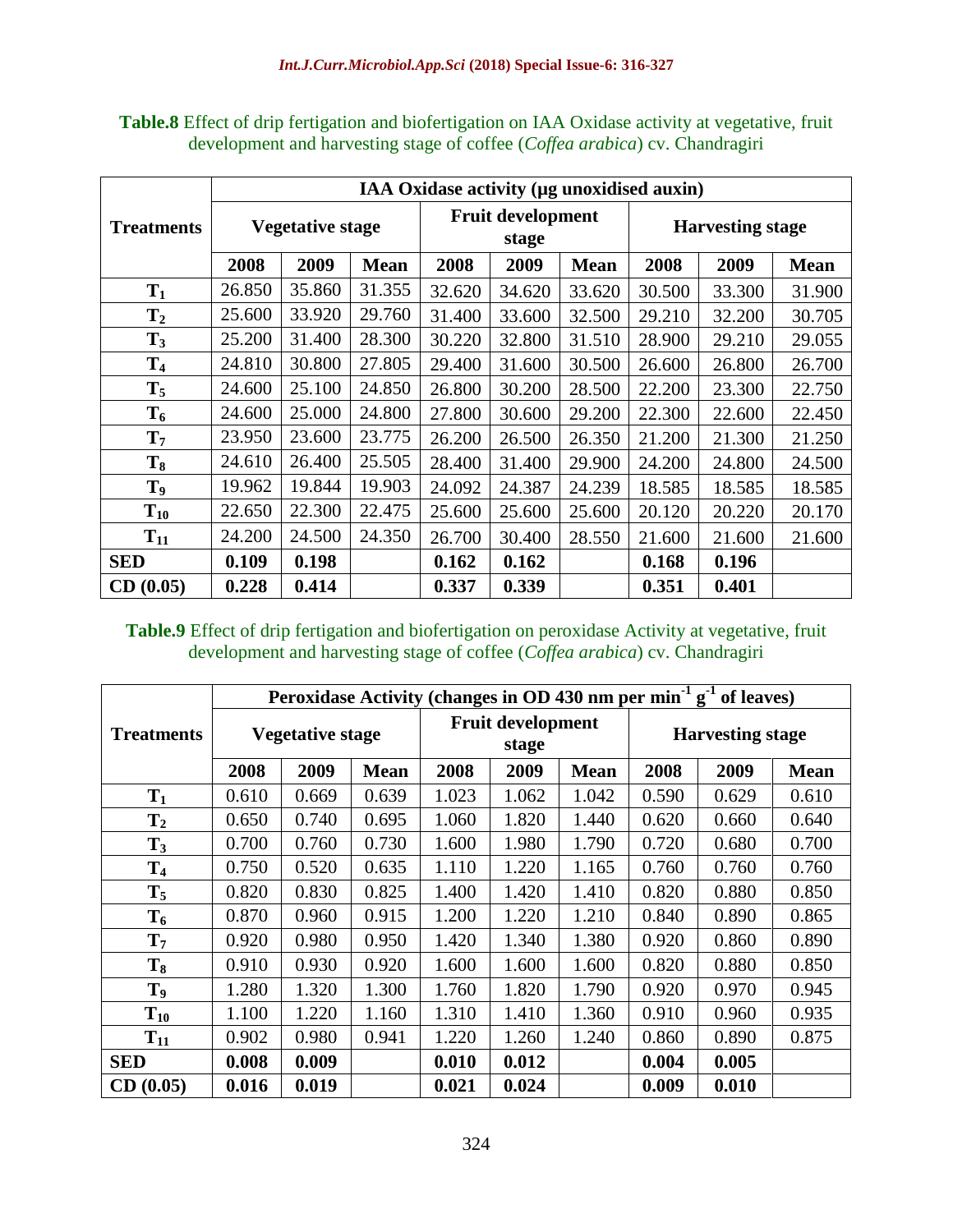|                   |       |                         |             |       |                        |             | Total Chlorophyll content (mg/g) |                                |             |       |                         |             |
|-------------------|-------|-------------------------|-------------|-------|------------------------|-------------|----------------------------------|--------------------------------|-------------|-------|-------------------------|-------------|
| <b>Treatments</b> |       | <b>Vegetative stage</b> |             |       | <b>Flowering stage</b> | <b>Mean</b> |                                  | <b>Fruit Development stage</b> | <b>Mean</b> |       | <b>Harvesting stage</b> | <b>Mean</b> |
|                   | 2008  | 2009                    | <b>Mean</b> | 2008  | 2009                   |             | 2008                             | 2009                           |             | 2008  | 2009                    |             |
| т                 | 1.48  | 1.50                    | .49         | 1.01  | 1.68                   | 1.35        | 1.50                             | 1.53                           | 1.52        | 0.99  | 0.99                    | 0.99        |
| T <sub>2</sub>    | 1.65  | 1.67                    | .66         | 1.69  | 1.86                   | 1.78        | 1.65                             | 1.69                           | 1.67        | 1.10  | 1.23                    | 1.17        |
| $\mathbf{T}_3$    | 1.67  | 1.78                    | 1.73        | 1.95  | 2.00                   | 1.98        | 1.69                             | 1.76                           | 1.73        | 1.26  | 1.27                    | 1.27        |
| $T_4$             | 1.69  | 1.78                    | .74         | 1.96  | 2.02                   | 1.99        | 1.75                             | 1.80                           | 1.78        | 1.29  | 1.37                    | 1.33        |
| $T_5$             | 1.77  | 1.78                    | 1.78        | 1.96  | 2.03                   | 2.00        | 1.75                             | 1.98                           | 1.87        | l.39  | 1.42                    | 1.41        |
| $T_6$             | 1.92  | 1.93                    | .93         | 2.00  | 2.08                   | 2.04        | 1.90                             | 2.01                           | 1.96        | 1.44  | 1.53                    | 1.49        |
| T <sub>7</sub>    | 2.06  | 2.07                    | 2.07        | 2.30  | 2.32                   | 2.31        | 1.95                             | 2.11                           | 2.03        | .55   | l.57                    | 1.56        |
| $T_8$             | 1.90  | 1.91                    | .91         | 1.97  | 2.04                   | 2.01        | 1.89                             | 2.00                           | 1.95        | 1.44  | 1.44                    | 1.44        |
| T <sub>9</sub>    | 2.13  | 2.21                    | 2.17        | 2.62  | 2.91                   | 2.77        | 2.26                             | 2.39                           | 2.33        | 1.72  | 1.79                    | 1.76        |
| $T_{10}$          | 2.05  | 2.20                    | 2.13        | 2.35  | 2.38                   | 2.37        | 2.17                             | 2.23                           | 2.20        | l.59  | 1.61                    | 1.60        |
| $T_{11}$          | 1.91  | 2.10                    | 2.01        | 2.01  | 2.18                   | 2.10        | 1.91                             | 2.03                           | 1.97        | l.44  | 1.54                    | 1.49        |
| <b>SED</b>        | 0.014 | 0.013                   |             | 0.021 | 0.134                  |             | 0.015                            | 0.016                          |             | 0.010 | 0.011                   |             |
| CD(0.05)          | 0.029 | 0.028                   |             | 0.043 | 0.280                  |             | 0.031                            | 0.030                          |             | 0.021 | 0.023                   |             |

**Table.4** Effect of drip fertigation and biofertigation on total chlorophyll content of coffee (*Coffea arabica*) cv. Chandragiri

### **Table.5** Effect of drip fertigation and biofertigation on CN ratio of coffee (*Coffea arabica*) cv. Chandragiri

|                   | <b>CN</b> ratio |                                 |      |        |                        |             |       |                                   |      |       |                         |             |  |
|-------------------|-----------------|---------------------------------|------|--------|------------------------|-------------|-------|-----------------------------------|------|-------|-------------------------|-------------|--|
| <b>Treatments</b> |                 | <b>Vegetative stage</b><br>Mean |      |        | <b>Flowering stage</b> | <b>Mean</b> |       | <b>Fruit Development</b><br>stage | Mean |       | <b>Harvesting stage</b> | <b>Mean</b> |  |
|                   | 2008            | 2009                            |      | 2008   | 2009                   |             | 2008  | 2009                              |      | 2008  | 2009                    |             |  |
| $\mathbf{T}_1$    | 5.44            | 5.78                            | 5.61 | 6.14   | 6.29                   | 6.22        | 5.20  | 5.68                              | 5.44 | 2.87  | 3.76                    | 3.32        |  |
| $T_2$             | 5.78            | 5.95                            | 5.87 | 6.21   | 6.41                   | 6.31        | 5.95  | 5.82                              | 5.89 | 4.67  | 4.88                    | 4.78        |  |
| $T_3$             | 6.13            | 6.39                            | 6.26 | 6.61   | 6.85                   | 6.73        | 6.01  | 6.00                              | 6.01 | 4.95  | 4.96                    | 4.96        |  |
| $T_4$             | 6.38            | 6.45                            | 6.42 | 6.60   | 6.62                   | 6.61        | 6.17  | 6.10                              | 6.14 | 4.99  | 5.11                    | 5.05        |  |
| $T_5$             | 6.44            | 6.70                            | 6.57 | 6.73   | 7.27                   | 7.00        | 6.52  | 6.13                              | 6.33 | 5.20  | 5.28                    | 5.24        |  |
| $T_6$             | 7.00            | 7.20                            | 7.10 | 7.07   | 7.57                   | 7.32        | 6.78  | 6.39                              | 6.59 | 5.52  | 5.66                    | 5.59        |  |
| T <sub>7</sub>    | 7.60            | 8.13                            | 7.87 | 7.65   | 7.76                   | 7.71        | 7.03  | 6.99                              | 7.01 | 5.89  | 5.89                    | 5.89        |  |
| $T_8$             | 6.90            | 7.10                            | 7.00 | 6.98   | 7.40                   | 7.19        | 6.72  | 6.30                              | 6.51 | 5.50  | 5.59                    | 5.55        |  |
| T <sub>9</sub>    | 8.10            | 9.00                            | 8.55 | 8.60   | 8.70                   | 8.65        | 8.06  | 8.10                              | 8.08 | 6.29  | 6.60                    | 6.45        |  |
| $T_{10}$          | 7.80            | 8.20                            | 8.00 | 7.96   | 8.13                   | 8.05        | 7.38  | 7.00                              | 7.19 | 5.90  | 6.05                    | 5.98        |  |
| $T_{11}$          | 7.30            | 7.40                            | 7.35 | 7.28   | 7.75                   | 7.52        | 7.00  | 6.80                              | 6.90 | 5.70  | 5.77                    | 5.74        |  |
| <b>SED</b>        | 0.1365          | 0.1327                          |      | 0.1866 | 0.1286                 |             | 0.124 | 0.139                             |      | 0.143 | 0.148                   |             |  |
| CD(0.05)          | 0.2847          | 0.2767                          |      | 0.3893 | 0.2682                 |             | 0.258 | 0.288                             |      | 0.298 | 0.308                   |             |  |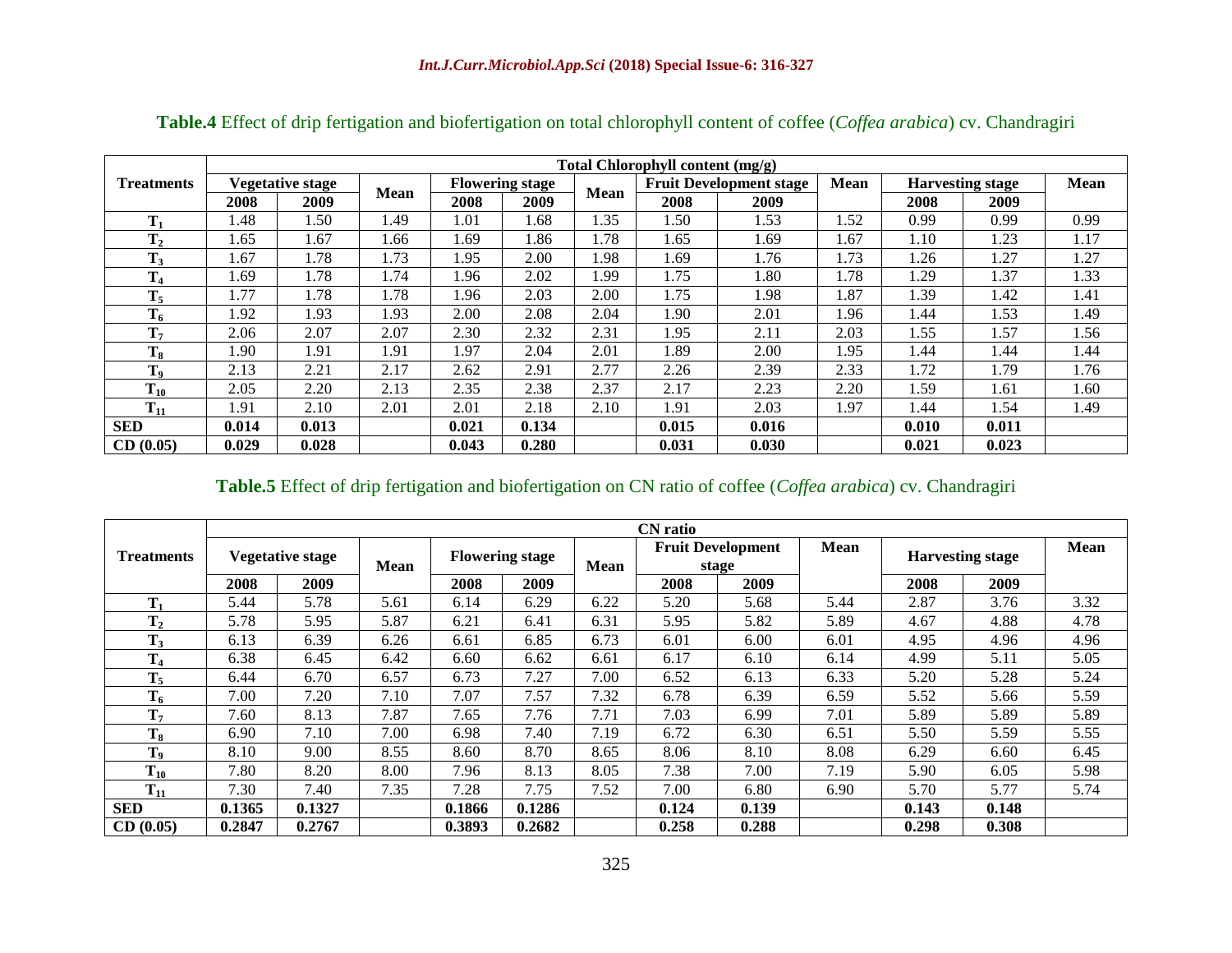|                   |       |                         |             |                        |       |             | Leaf Carbohydrate content $(mg/100 g)$ |                                |             |       |                         |             |
|-------------------|-------|-------------------------|-------------|------------------------|-------|-------------|----------------------------------------|--------------------------------|-------------|-------|-------------------------|-------------|
| <b>Treatments</b> |       | <b>Vegetative stage</b> |             | <b>Flowering stage</b> |       | <b>Mean</b> |                                        | <b>Fruit Development stage</b> | <b>Mean</b> |       | <b>Harvesting stage</b> | <b>Mean</b> |
|                   | 2008  | 2009                    | <b>Mean</b> | 2008                   | 2009  |             | 2008                                   | 2009                           |             | 2008  | 2009                    |             |
| m                 | 9.60  | 10.85                   | 10.23       | 17.68                  | 16.21 | 16.95       | 13.45                                  | 12.88                          | 13.17       | 9.48  | 9.33                    | 9.41        |
| $T_2$             | 11.48 | 13.21                   | 12.35       | 18.85                  | 17.78 | 18.32       | 13.72                                  | 15.12                          | 14.42       | 10.42 | 9.84                    | 10.13       |
| $\mathbf{T}_3$    | 11.49 | 13.32                   | 12.41       | 19.21                  | 20.20 | 19.71       | 14.31                                  | 15.42                          | 14.87       | 10.44 | 10.41                   | 10.43       |
| T<br>l 4          | 12.44 | 14.20                   | 13.32       | 19.51                  | 23.30 | 21.41       | 15.50                                  | 18.19                          | 16.85       | 11.41 | 10.81                   | 11.11       |
| $T_5$             | 12.51 | 15.21                   | 13.86       | 20.22                  | 23.68 | 21.95       | 15.79                                  | 18.69                          | 17.24       | 11.81 | 11.08                   | 11.45       |
| $T_6$             | 13.47 | 16.41                   | 14.94       | 20.22                  | 25.51 | 22.87       | 18.19                                  | 19.21                          | 18.70       | 12.96 | 12.62                   | 12.79       |
| T <sub>7</sub>    | 15.25 | 17.81                   | 16.53       | 23.18                  | 25.68 | 24.43       | 20.12                                  | 21.04                          | 20.58       | 13.71 | 14.12                   | 13.92       |
| $T_8$             | 13.41 | 16.24                   | 14.83       | 20.21                  | 23.68 | 21.95       | 17.69                                  | 19.13                          | 18.41       | 12.30 | 11.08                   | 11.69       |
| $\mathbf{T}_9$    | 18.41 | 22.32                   | 20.37       | 27.65                  | 31.50 | 29.58       | 24.68                                  | 25.45                          | 25.07       | 17.63 | 18.38                   | 18.01       |
| $T_{10}$          | 16.14 | 18.63                   | 17.39       | 24.55                  | 27.30 | 25.93       | 21.58                                  | 22.12                          | 21.85       | 15.41 | 16.21                   | 15.81       |
| $T_{11}$          | 15.10 | 16.67                   | 15.89       | 22.36                  | 25.60 | 23.98       | 18.41                                  | 19.23                          | 18.82       | 13.20 | 13.21                   | 13.21       |
| <b>SED</b>        | 0.089 | 0.107                   |             | 0.120                  | 0.181 |             | 0.135                                  | 0.124                          |             | 0.101 | 0.127                   |             |
| CD(0.05)          | 0.186 | 0.223                   |             | 0.251                  | 0.377 |             | 0.281                                  | 0.259                          |             | 0.210 | 0.265                   |             |

**Table.6** Effect of drip fertigation and biofertigation on Leaf Carbohydrate content of coffee (*Coffea arabica*) cv. Chandragiri

## **Table.10** Effect of drip fertigation and biofertigation on yield characters of coffee (*Coffea arabica*) cv. Chandragiri

|                   |       |                            |       |        |                  |             | <b>Yield characters</b> |                      |             |       |                    |             |
|-------------------|-------|----------------------------|-------|--------|------------------|-------------|-------------------------|----------------------|-------------|-------|--------------------|-------------|
| <b>Treatments</b> |       | <b>Percentage of fruit</b> |       |        | 100 fruit weight |             |                         | Parchment weight (g) | <b>Mean</b> |       | 100 fruit out turn | <b>Mean</b> |
|                   |       | retention                  | Mean  |        | (g)              | <b>Mean</b> |                         |                      |             |       | (Clean coffee) (g) |             |
|                   | 2008  | 2009                       |       | 2008   | 2009             |             | 2008                    | 2009                 |             | 2008  | 2009               |             |
| $T_1$             | 76.14 | 84.60                      | 80.37 | 142.49 | 151.50           | 147.00      | 65.59                   | 69.90                | 67.75       | 26.94 | 28.80              | 27.87       |
| $T_2$             | 82.56 | 85.90                      | 84.23 | 146.60 | 153.79           | 150.20      | 67.10                   | 70.71                | 68.91       | 27.50 | 29.19              | 28.35       |
| $T_3$             | 81.99 | 86.30                      | 84.14 | 147.10 | 155.77           | 151.44      | 67.60                   | 70.70                | 69.15       | 27.70 | 29.20              | 28.45       |
| $T_4$             | 81.61 | 86.90                      | 84.25 | 147.40 | 153.80           | 150.60      | 67.82                   | 71.62                | 69.72       | 27.90 | 29.60              | 28.75       |
| $T_5$             | 82.56 | 87.50                      | 85.03 | 147.90 | 155.70           | 151.80      | 67.81                   | 71.60                | 69.71       | 28.00 | 29.61              | 28.81       |
| $T_6$             | 83.13 | 89.50                      | 86.31 | 149.30 | 158.70           | 154.00      | 68.81                   | 73.11                | 70.96       | 28.14 | 30.18              | 29.16       |
| T <sub>7</sub>    | 87.02 | 91.60                      | 89.31 | 151.90 | 160.00           | 155.95      | 69.83                   | 73.12                | 71.48       | 28.89 | 30.54              | 29.72       |
| $T_8$             | 83.13 | 87.50                      | 85.31 | 149.20 | 156.20           | 152.70      | 68.80                   | 71.80                | 70.30       | 28.00 | 29.68              | 28.84       |
| $\mathbf{T}_9$    | 91.20 | 96.00                      | 93.60 | 154.30 | 162.30           | 158.30      | 70.90                   | 74.60                | 72.75       | 29.30 | 31.00              | 30.15       |
| $T_{10}$          | 87.40 | 92.00                      | 89.70 | 153.60 | 160.70           | 157.15      | 70.60                   | 73.90                | 72.25       | 29.20 | 30.80              | 30.00       |
| $T_{11}$          | 85.02 | 89.80                      | 87.41 | 149.70 | 158.72           | 154.21      | 68.82                   | 73.00                | 70.91       | 28.40 | 30.19              | 29.30       |
| <b>SED</b>        | 0.565 | 0.608                      |       | 0.985  | 1.109            |             | 0.435                   | 0.473                |             | 0.187 | 0.209              |             |
| CD(0.05)          | 1.179 | 1.269                      |       | 2.055  | 2.314            |             | 0.908                   | 0.987                |             | 0.389 | 0.437              |             |